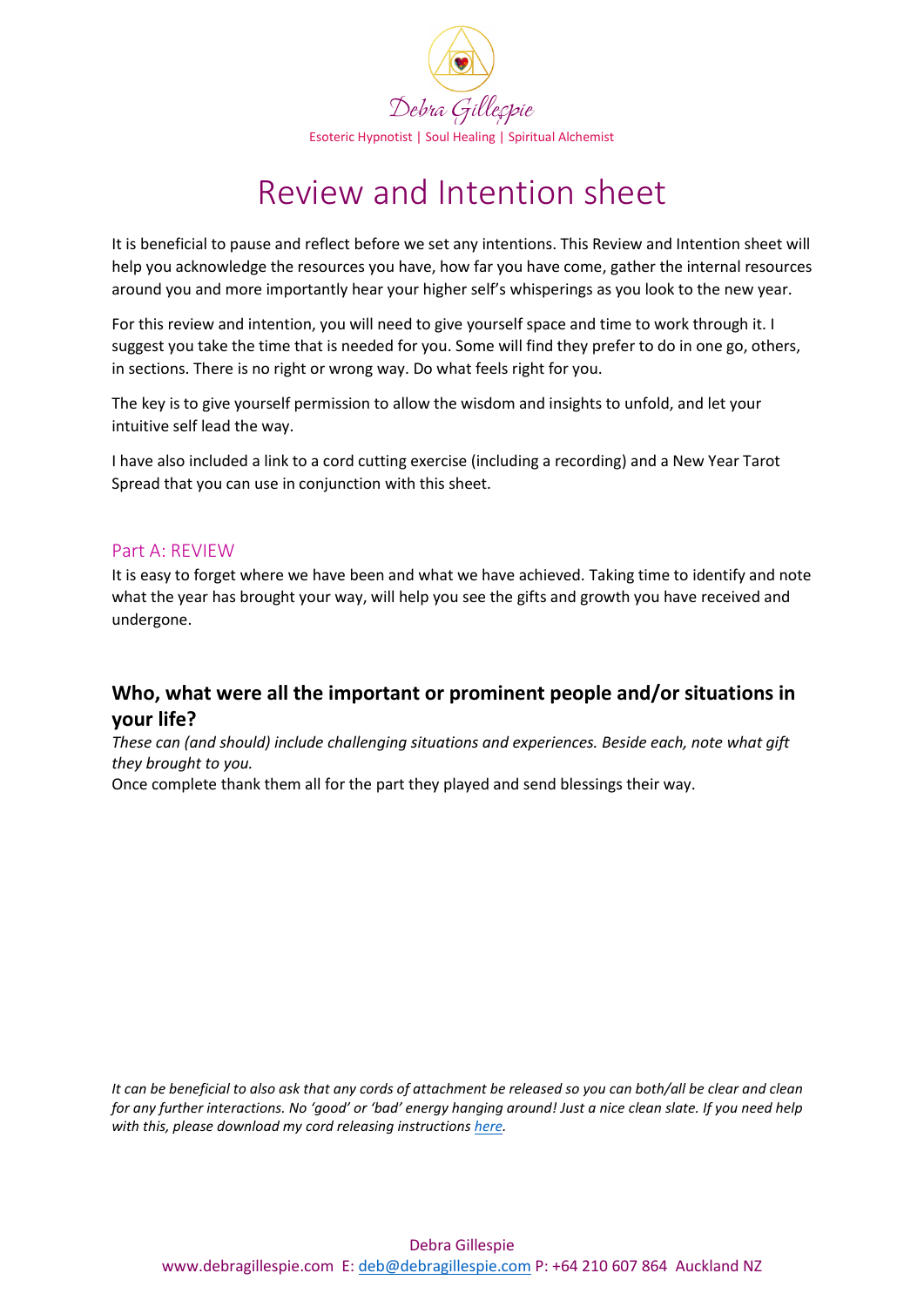

### **What are the lessons, skills, strengths, capabilities you learnt, acquired or built on?**

*Eg I realised I was stronger, wiser, calmer, braver… than I previously thought. I built or strengthened my neutrality 'spiritual muscle'. I said no when I needed to more than the previous year. I looked after myself better. I showed more compassion. I took action….* 

*Once you have these noted, take a moment to breathe and feel those qualities now. Congratulate yourself on this new part of you. Is there a symbol, colour or feeling associated with them? Perhaps you could draw, find a picture, or reconnect with that feeling or colour every day to reinforce and strengthen that quality.*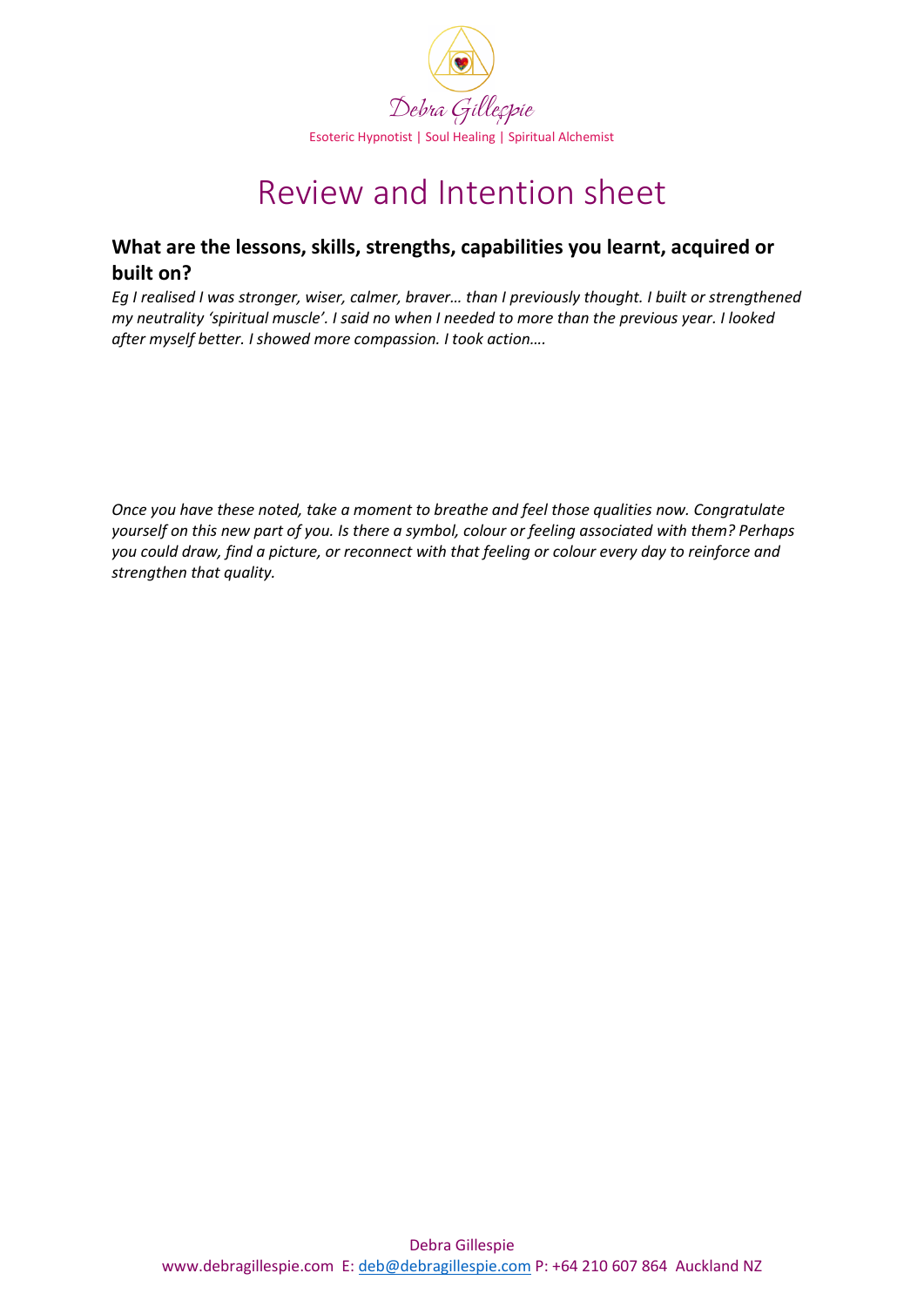

### Part B: JOURNALING PROMPTS (optional)

*Before you start thinking and writing, take a moment to centre yourself and bring you back to your heart. Feel your feet on the floor or your body in the chair. Take 3 x deep breaths (remember to breathe into your belly) to centre. A great way to bring you back to your heart is to use the breath as a reminder. For example, breathing in, you might say to yourself, As I breathe in I am calm, (or at ease, peaceful, safe, whatever quality you feel is appropriate for you), as I breathe out, I connect to my inner heart (or knowing, truth… ) From here, you can allow your deeper desires to make themselves known.* 

#### Journaling prompts

*These prompts can assist us to drop down beneath the mind chatter and the noise of every day to a deeper source and level of wisdom. You do not need to do them all, but you can! The suggestion is to allow 10mins free writing per prompt, just letting the words and ideas flow*

*Grab yourself some paper and let it flow! No right or wrong here.*

- What if……
	- o I could…
	- o I was…
	- o Life was…
	- o I chose…
- \* If I knew anything was possible, what would I do?
- $*$  If I was expressing my truth and living my purpose, what would that look like?
- \* What would it feel like?
- $*$  If I was totally and fully supported to do anything, what would I do?
- Take a deep breath in and out and ask: What do I really, really, really, really want? *(Be sure to ask yourself 4 x really's as this helps us get past our intellect and the shoulds and connects into our core desires)*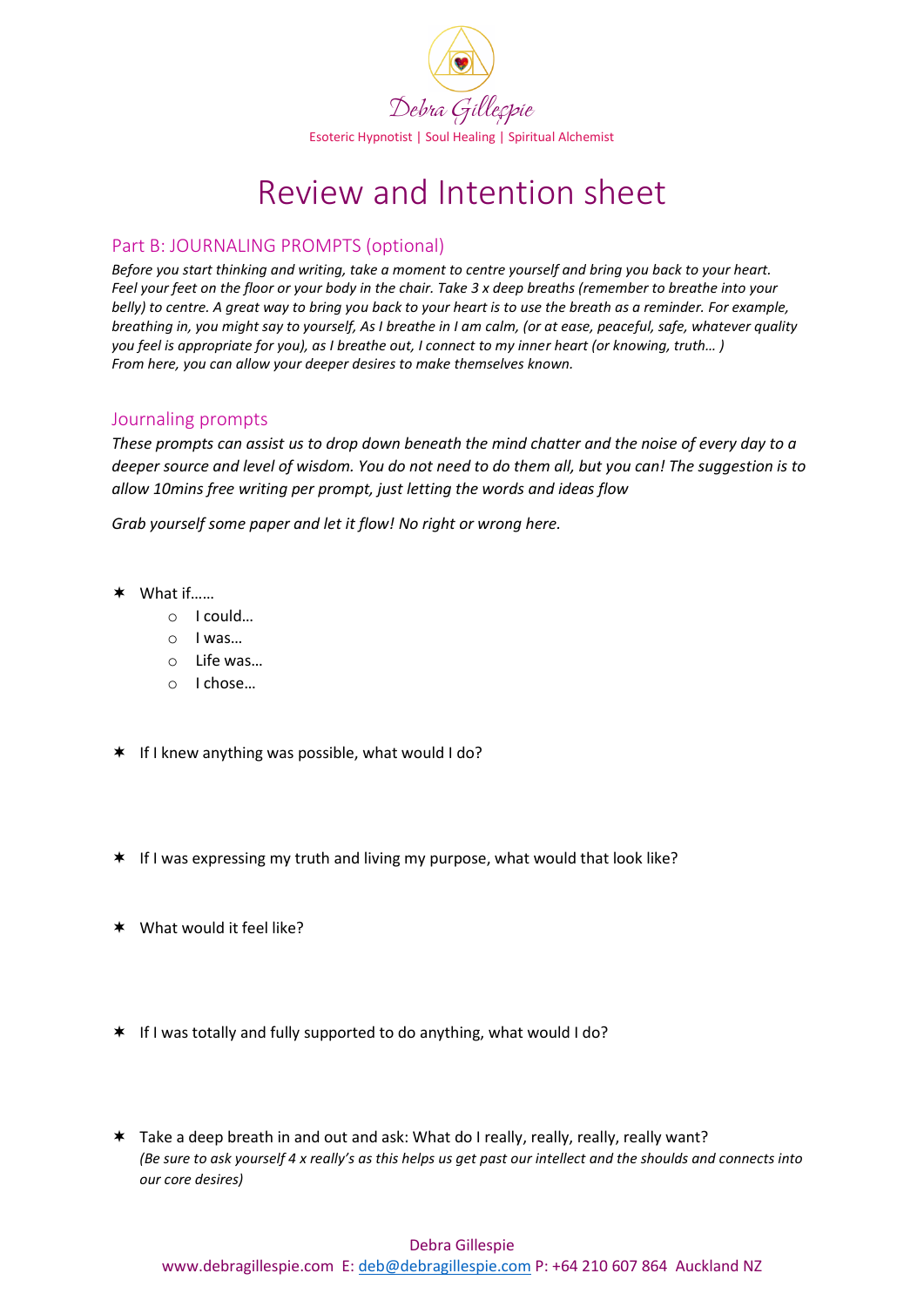

#### Part C: INTENTIONS

*Before you start thinking and writing, take a moment to centre yourself and bring you back to your heart. Feel your feet on the floor or your body in the chair. Take 3 x deep breaths (remember to breathe into your belly) to centre. A great way to bring you back to your heart is to use the breath as a reminder. For example, breathing in, you might say to yourself, As I breathe in I am calm, (or at ease, peaceful, safe, whatever quality you feel is appropriate for you), as I breathe out, I connect to my inner heart (or knowing, truth… ) From here, allow your deeper desires to make themselves known.* 

**My hopes, wishes & intentions for \_\_\_\_\_\_ are**

#### **Keyword**  *Is there a keyword or two that could sum up your intentions?*

**Affirmation to finish** *Is there an affirmation or concise statement that would support your new Year? Here are a sample that you could use, modify, or you can create your own.* 

- I am divinely supported. I have all that I need within
- I step forward bravely and courageously towards my destiny
- I embrace the opportunity a new day and a new year brings
- May I be shown the way as I surrender to Spirit's will (or God's, the Universe's, Divine's, the Goddess'

#### **Year Ahead Oracle Card Spread**

And if you would like to work with the magic of tarot or oracle cards, try this [Year Ahead Spread](https://d.docs.live.net/76e1a8b979d3aae2/DebGillespie/Admin/Client%20Resources/Yearly-Oracle-Spread-Debra-Gillespie-Spiritual-Alchemist-updated-2021-12-21.pdf)